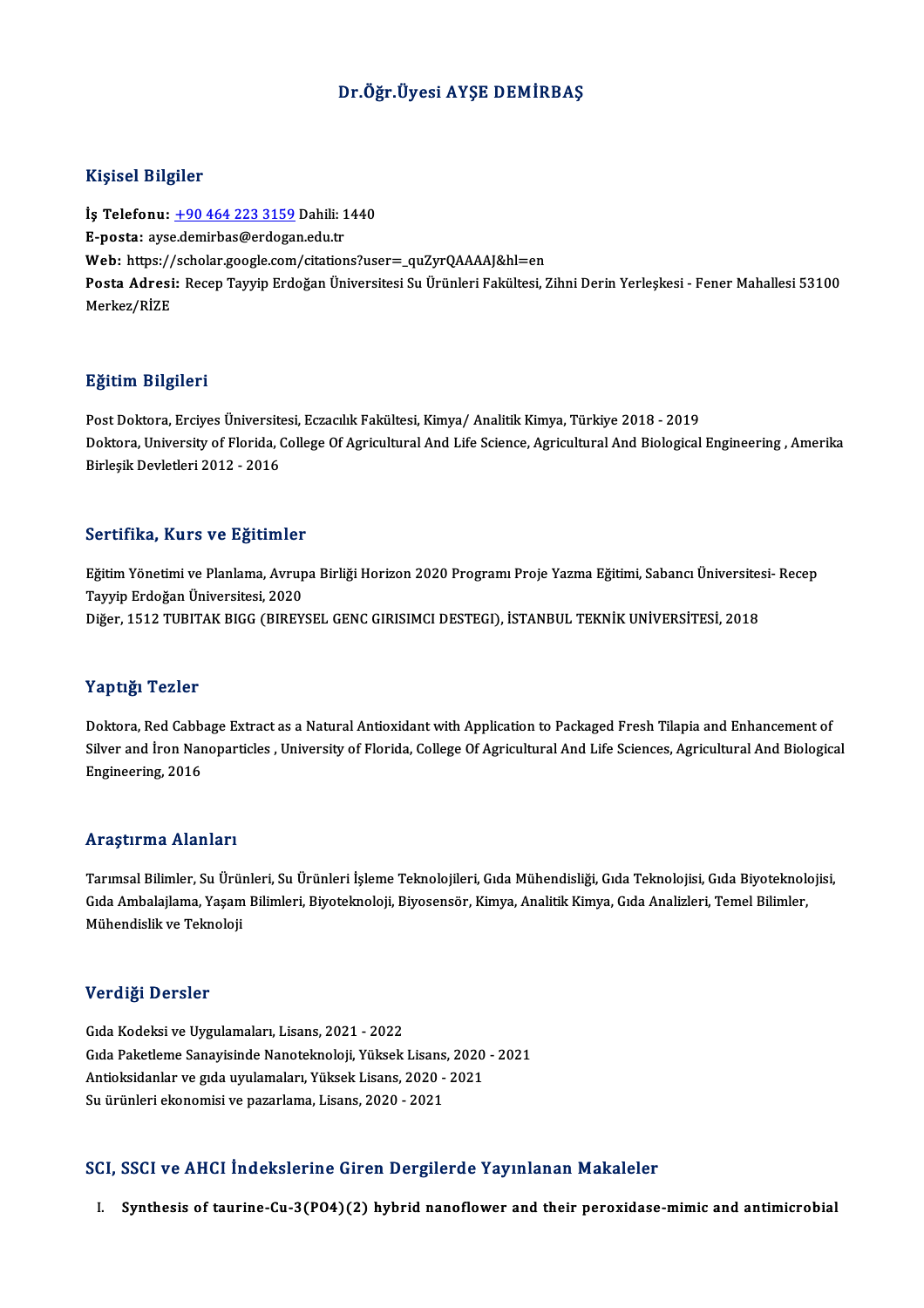properties

Properties<br>Yilmaz S. G. , DEMİRBAŞ A., Karaagac Z., Dadi S., Celik C., Yusufbeyoglu S., ILDIZ N., Mandal A. K. , ÇİMEN B., ÖÇSOY İ.<br>JOUPMAL OE PIOTECHNOLOCY, silt 343, se 96,101, 3033 (SCL İndekslerine Giren Dergi). properties<br>Yilmaz S. G. , DEMİRBAŞ A., Karaagac Z., Dadi S., Celik C., Yusufbeyoglu S., ILDIZ N., Mand.<br>JOURNAL OF BIOTECHNOLOGY, cilt.343, ss.96-101, 2022 (SCI İndekslerine Giren Dergi)<br>Investigation of ellegia asid rish Yilmaz S. G., DEMİRBAŞ A., Karaagac Z., Dadi S., Celik C., Yusufbeyoglu S., ILDIZ N., Mandal A. K., ÇİMEN B., ÖÇS<br>JOURNAL OF BIOTECHNOLOGY, cilt.343, ss.96-101, 2022 (SCI İndekslerine Giren Dergi)<br>II. Investigation of ella

JOURNAL OF BIOTECHNOLOGY, cilt.343, ss.96-101, 2022 (SCI İndekslerine Giren Dergi)<br>Investigation of ellagic acid rich-berry extracts directed silver nanoparticles synthesis and their<br>antimicrobial properties with potential Investiga<br>antimicro<br>albicans<br>Elrikava antimicrobial properties with potential mechanisms towards Enterococcus faecalis and Candida<br>albicans<br>Ekrikaya S., Yılmaz E., Çelık Ç., Demirbuğa S., Ildız N., Demirbaş A., Öçsoy İ.

Journal Of Biotechnology, cilt.341, ss.155-162, 2021 (SCI Expanded Indekslerine Giren Dergi)

III. Comparison Study of Synthesized Red (or Blood) Orange Peels and Juice Extract-Nanoflowers and Journal Of Biotechnology, cilt.341, ss.155-162, 2021 (SCI Expanded İndeksler<br>Comparison Study of Synthesized Red (or Blood) Orange Peels and<br>Their Antimicrobial Properties on Fish Pathogen (Yersinia ruckeri)<br>PEMIPRAS A Comparison<br>Their Antimi<br>DEMİRBAŞ A.<br>INDIAN IOUPI DEMİRBAŞ A.<br>INDIAN JOURNAL OF MICROBIOLOGY, cilt.61, sa.3, ss.324-330, 2021 (SCI İndekslerine Giren Dergi)

- IV. Green synthesis of silver nanoparticles using aqueous extracts of three Sideritis species from INDIAN JOURNAL OF MICROBIOLOGY, cilt.61, sa.3, s.<br>Green synthesis of silver nanoparticles using<br>Turkey and evaluations bioactivity potentials<br>Carlon B. DEMIPPAS A. ÖCSOV L. Altumeek A. Green synthesis of silver nanoparticles u<br>Turkey and evaluations bioactivity poten<br>Ceylan R., DEMİRBAŞ A., ÖÇSOY İ., Aktumsek A.<br>SUSTAINARLE CHEMISTRY AND BHARMACY 2 Turkey and evaluations bioactivity potentials<br>Ceylan R., DEMİRBAŞ A., ÖÇSOY İ., Aktumsek A.<br>SUSTAINABLE CHEMISTRY AND PHARMACY, cilt.21, 2021 (SCI İndekslerine Giren Dergi)<br>Heauw metal cancentration levels and biometris an Ceylan R., DEMİRBAŞ A., ÖÇSOY İ., Aktumsek A.<br>SUSTAINABLE CHEMISTRY AND PHARMACY, cilt.21, 2021 (SCI İndekslerine Giren Dergi)<br>V. Heavy metal concentration levels and biometric analysis of Liocarcinus depurator from differ
- SUSTAINABLE CHEMISTRY AND PHARMACY, cilt.21, 2021<br>Heavy metal concentration levels and biometric ana<br>locations on the western Black Sea coast of Turkey Heavy metal concentration levels and biometric and intertained and solutions on the western Black Sea coast of Turk<br>DEMİRBAŞ A., GÖZLER A. M. , BAYTAŞOĞLU H., KAYA C.<br>ENWIRONMENTAL MONITORING AND ASSESSMENT GÜ locations on the western Black Sea coast of Turkey<br>DEMİRBAŞ A., GÖZLER A. M. , BAYTAŞOĞLU H., KAYA C.<br>ENVIRONMENTAL MONITORING AND ASSESSMENT, cilt.193, sa.6, 2021 (SCI İndekslerine Giren Dergi)<br>One stan preparation of sta
- DEMIRBAŞ A., GÖZLER A. M. , BAYTAŞOĞLU H., KAYA C.<br>ENVIRONMENTAL MONITORING AND ASSESSMENT, cilt.193, sa.6, 2021 (SCI İndekslerine Giren Dergi)<br>VI. One step preparation of stable gold nanoparticle using red cabbage ext ENVIRONMENTAL<br>One step prepara<br>catalytic activity<br>Unal I S. Domirba catalytic activity<br>Unal I. S. , Demirbas A., Onal I., ILDIZ N., ÖÇSOY İ.<br>JOURNAL OF PHOTOCHEMISTRY AND PHOTOBIOLOGY B-BIOLOGY, cilt.204, 2020 (SCI İndekslerine Giren Dergi)<br>Prenaration of biocomnatible and stable iron ovid

Unal I.S., Demirbas A., Onal I., ILDIZ N., ÖÇSOY İ.

- Unal I. S. , Demirbas A., Onal I., ILDIZ N., ÖÇSOY İ.<br>JOURNAL OF PHOTOCHEMISTRY AND PHOTOBIOLOGY B-BIOLOGY, cilt.204, 2020 (SCI İndekslerine Giren Der<br>VII. Preparation of biocompatible and stable iron oxide nanoparticles u JOURNAL OF PHOTOCHEMISTRY AND PHOTOBIOLOGY B-BIOLOGY, cilt.204, 2020 (S<br>Preparation of biocompatible and stable iron oxide nanoparticles using a<br>hydrothermal method and their antimicrobial and antioxidant properties<br>Domirb VII. Preparation of biocompatible and stable iron oxide nanoparticles using anthocyanin integrated<br>hydrothermal method and their antimicrobial and antioxidant properties<br>Demirbas A., Kislakci E., Karaagac Z., Onal I., ILDI hydrothermal method and their antimicrobial and antioxidant properties Demirbas A., Kislakci E., Karaagac Z., Onal I., ILDIZ N., ÖÇSOY İ.<br>MATERIALS RESEARCH EXPRESS, cilt.6, sa.12, 2019 (SCI İndekslerine Giren Dergi)<br>VIII. Synthesis of Long-Term Stable Gold Nanoparticles Benefiting from Red R
- MATERIALS RESEARCH EXPRESS, cilt.6, sa.12, 2019 (SCI İndekslerine Giren Dergi)<br>Synthesis of Long-Term Stable Gold Nanoparticles Benefiting from Red Raspberry (Rubus idaeus),<br>Strawberry (Fragaria ananassa), and Blackberry ( Synthesis of Long-Term Stable Gold Nano<br>Strawberry (Fragaria ananassa), and Bla<br>and Investigation of Reaction Conditions<br>Demirbes A. Burukberinsi K. Colik C. Kialaksi I Strawberry (Fragaria ananassa), and Blackberry (Rubus fruticosus) Extracts-Gold Ion Complexati<br>and Investigation of Reaction Conditions<br>Demirbas A., Buyukbezirci K., Celik C., Kislakci E., Karaagac Z., Gokturk E., KATI A., and Investigation of Reaction Conditions<br>Demirbas A., Buyukbezirci K., Celik C., Kislakci E., Karaagac Z., Gokturk E., KATI /<br>ACS OMEGA, cilt.4, sa.20, ss.18637-18644, 2019 (SCI İndekslerine Giren Dergi)<br>Piesunthesis of si
- Demirbas A., Buyukbezirci K., Celik C., Kislakci E., Karaagac Z., Gokturk E., KATI A., ÇİMEN B.,<br>ACS OMEGA, cilt.4, sa.20, ss.18637-18644, 2019 (SCI İndekslerine Giren Dergi)<br>IX. Biosynthesis of silver nanoparticles and th ACS OMEGA, cilt.4, sa.20, ss.18637-18644, 2019 (SCI İndekslerine Giren Dergi)<br>Biosynthesis of silver nanoparticles and their versatile antimicrobial properties<br>SOME S., SEN I. K. , MANDAL A., ASLAN T., ÜSTÜN Y., Yilmaz E. Biosynthesis of silver nanoparticles and their versatile antimicrobial pr<br>SOME S., SEN I. K. , MANDAL A., ASLAN T., ÜSTÜN Y., Yilmaz E. S. , KATI A., Demirba<br>MATERIALS RESEARCH EXPRESS, cilt.6, sa.1, 2019 (SCI İndekslerine SOME S., SEN I. K., MANDAL A., ASLAN T., ÜSTÜN Y., Yilmaz E. S., KATI A., Demirbas A., MANDAL A. K., ÖÇSOY İ.<br>MATERIALS RESEARCH EXPRESS, cilt.6, sa.1, 2019 (SCI İndekslerine Giren Dergi)<br>X. Cryoconcentration of flavonoid
- MATERIALS RESEARCH EXPRESS, cilt.6, sa.1, 2019 (SCI İndekslerine Giren Dergi)<br>Cryoconcentration of flavonoid extract for enhanced biophotovoltaics and pH sensitive thin film<br>Demirbas A., Groszman K., PAZMINO-HERNANDEZ M., Cryoconcentration of flavor<br>Demirbas A., Groszman K., PAZI<br>Claussen J. C. , MCLAMORE E. S.<br>PIOTECHNOLOCY PROCRESS Demirbas A., Groszman K., PAZMINO-HERNANDEZ M., VANEGAS D. C. , WELT B., Hondred J<br>Claussen J. C. , MCLAMORE E. S.<br>BIOTECHNOLOGY PROGRESS, cilt.34, sa.1, ss.206-217, 2018 (SCI İndekslerine Giren Dergi)<br>Formation of functio

- Claussen J. C. , MCLAMORE E. S.<br>BIOTECHNOLOGY PROGRESS, cilt.34, sa.1, ss.206-217, 2018 (SCI İndekslerine Giren Dergi)<br>XI. Formation of functional nanobiocatalysts with a novel and encouraging immobilization approach<br>and t BIOTECHNOLOGY PROGRESS, cilt.34, sa.1, ss.206-21<br>Formation of functional nanobiocatalysts wit<br>and their versatile bioanalytical applications<br>Celik C. Tecdemir D. Demirbas A. KATLA, Cul O.T. Formation of functional nanobiocatalysts with a novel and ence<br>and their versatile bioanalytical applications<br>Celik C., Tasdemir D., Demirbas A., KATI A., Gul O.T. , ÇİMEN B., ÖÇSOY İ.<br>BSC ADVANCES .sit 8.53.45.53.25209.25 and their versatile bioanalytical applications<br>Celik C., Tasdemir D., Demirbas A., KATI A., Gul O. T. , ÇİMEN B., ÖÇSOY İ.<br>RSC ADVANCES, cilt.8, sa.45, ss.25298-25303, 2018 (SCI İndekslerine Giren Dergi)<br>Anthoquanina rish Celik C., Tasdemir D., Demirbas A., KATI A., Gul O. T. , ÇİMEN B., ÖÇSOY İ.<br>RSC ADVANCES, cilt.8, sa.45, ss.25298-25303, 2018 (SCI İndekslerine Giren Dergi)<br>XII. Anthocyanins-rich berry extracts directed formation of A
- RSC ADVANCES, cilt.8, sa.45, ss.25298-25303<br>Anthocyanins-rich berry extracts direct<br>antioxidant and antimicrobial activities<br>Domirhas A, VII MAZ V, II DIZ N, Boldomir A Demirbas A., YILMAZ V., ILDIZ N., Baldemir A., ÖÇSOY İ. antioxidant and antimicrobial activities<br>Demirbas A., YILMAZ V., ILDIZ N., Baldemir A., ÖÇSOY İ.<br>JOURNAL OF MOLECULAR LIQUIDS, cilt.248, ss.1044-1049, 2017 (SCI İndekslerine Giren Dergi)<br>Fermation of Matrisaria shamomilla Demirbas A., YILMAZ V., ILDIZ N., Baldemir A., ÖÇSOY İ.<br>JOURNAL OF MOLECULAR LIQUIDS, cilt.248, ss.1044-1049, 2017 (SCI İndekslerine Giren Dergi)<br>XIII. Formation of Matricaria chamomilla extract-incorporated Ag nanopar
- **JOURNAL OF MOLECULAR LIQUIDS, ci<br>Formation of Matricaria chamomi<br>enhanced antimicrobial property**<br>Pogyu E. Domirbes A. Altineeu B. DUI Formation of Matricaria chamomilla extract-inc<br>enhanced antimicrobial property<br>Dogru E., Demirbas A., Altinsoy B., DUMAN F., ÖÇSOY İ.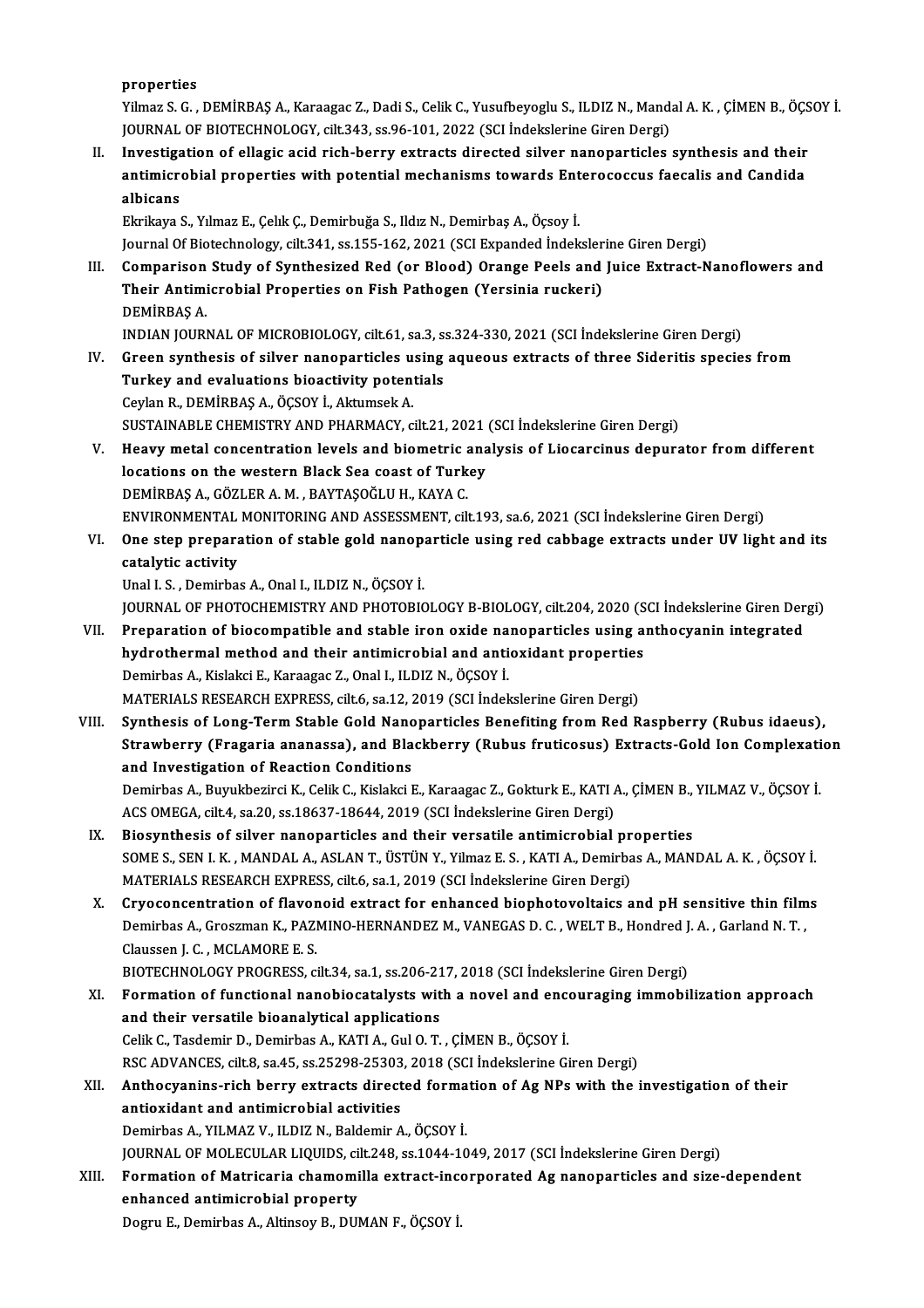JOURNAL OF PHOTOCHEMISTRY AND PHOTOBIOLOGY B-BIOLOGY, cilt.174, ss.78-83, 2017 (SCI İndekslerine Giren<br>Persi JOURN<br>Dergi)<br>Green JOURNAL OF PHOTOCHEMISTRY AND PHOTOBIOLOGY B-BIOLOGY, cilt.174, ss.78-83, 2017 (SCI İndekslerine Giren<br>Dergi)<br>XIV. Green synthesis with incorporated hydrothermal approaches for silver nanoparticles formation and<br>ophansed a

- Dergi)<br>Green synthesis with incorporated hydrothermal approaches for silver<br>enhanced antimicrobial activity against bacterial and fungal pathogens<br>ÖCSOV İ. Demirbes A. MCLAMORE E.S., Altinsey B. H.DIZ N. Baldemin A. Green synthesis with incorporated hydrothermal approaches for<br>enhanced antimicrobial activity against bacterial and fungal path<br>ÖÇSOY İ., Demirbas A., MCLAMORE E. S. , Altinsoy B., ILDIZ N., Baldemir A.<br>JOUPMAL OF MOLECULA ÖÇSOY İ., Demirbas A., MCLAMORE E. S. , Altinsoy B., ILDIZ N., Baldemir A.<br>JOURNAL OF MOLECULAR LIQUIDS, cilt.238, ss.263-269, 2017 (SCI İndekslerine Giren Dergi) ÖÇSOY İ., Demirbas A., MCLAMORE E. S. , Altinsoy B., ILDIZ N., Baldemir A.<br>JOURNAL OF MOLECULAR LIQUIDS, cilt.238, ss.263-269, 2017 (SCI İndekslerine Giren Dergi)<br>XV. Biosynthesis of red cabbage extract directed Ag NPs
- JOURNAI<br>Biosynt<br>activity<br><sup>Domirbo</sup> Biosynthesis of red cabbage<br>activity<br>Demirbas A., Welt B. A. , Öçsoy I.<br>MATERIALS I ETTERS, cilt 170, ci

activity<br>Demirbas A., Welt B. A. , Öçsoy I.<br>MATERIALS LETTERS, cilt.179, ss.20-23, 2016 (SCI İndekslerine Giren Dergi)

#### Diğer Dergilerde Yayınlanan Makaleler

- Iğer Dergilerde Yayınlanan Makaleler<br>I. Organik bileşik olarak Altın çilek (Physalis peruviana) kabuk ve meyve özütü ile çiçek şekilli hibrit<br>Ranayanıların gide pateienleri üzerine entihekteriyel etkisinin inselenmesi ve b n Bergherde raymmanan Mahareler<br>Organik bileşik olarak Altın çilek (Physalis peruviana) kabuk ve meyve özütü ile çiçek şekilli hib<br>nanoyapıların gıda patojenleri üzerine antibakteriyel etkisinin incelenmesi ve bu nanoyapıl Organik bileşik olarak Altın<br>nanoyapıların gıda patojenl<br>morfolojik karşılaştırılması<br><sup>Dominbos A</sup> nanoyapıların gıda patojenleri üzerine antibakteriyel etkisinin incelenmesi ve bu nanoyapıların<br>morfolojik karşılaştırılması<br>Demirbaş A.
	-

morfolojik karşılaştırılması<br>Demirbaş A.<br>JOURNAL OF ANATOLIAN ENVIRONMENTAL AND ANIMAL SCIENCES, cilt.6, sa.2, ss.157-161, 2021 (Hakemli<br>Üniversite Dergisi) Demirbaş A.<br>JOURNAL OF ANAT<br>Üniversite Dergisi)<br>Kırmızı Jahana (B JOURNAL OF ANATOLIAN ENVIRONMENTAL AND ANIMAL SCIENCES, cilt.6, sa.2, ss.157-161, 2021 (Hakem<br>Üniversite Dergisi)<br>II. Kırmızı lahana (Brassica oleracea) özütü kullanılarak yeni çok fonksiyonel gıda pedi tasarımı<br>Demirbes A

Üniversite D<br>**Kırmızı lah**:<br>Demirbaş A.<br>Journal of A.

Demirbaş A.<br>Journal of Anatolian Environmental and Animal Sciences, cilt.5, sa.3, ss.419-424, 2020 (Hakemli Üniversite Dergisi)

Demirbaş A.<br>Journal of Anatolian Environmental and Animal Sciences, cilt.5, sa.3, ss.419-424, 2020 (Hak<br>III. Antimicrobial and catalytic activity of citrus fruits peels mediated nano-flowers<br>Demirbes A Journal of An<br><mark>Antimicrob</mark><br>Demirbaş A.<br>L. Biol Magre Antimicrobial and catalytic activity of citrus fruits peels mediated nano-flo<br>Demirbaş A.<br>J. Biol. Macromol., cilt.20, sa.2, ss.41-51, 2020 (Diğer Kurumların Hakemli Dergileri)<br>Ped Cabbage Extrasts as Inbibitars of Linid Q

Demirbaş A.<br>J. Biol. Macromol., cilt.20, sa.2, ss.41-51, 2020 (Diğer Kurumların Hakemli Dergileri)<br>IV. Red Cabbage Extracts as Inhibitors of Lipid Oxidation in Fresh Minced Tilapia (Nile perch) During<br>Refrigerated Star **J. Biol. Macromol., cilt.20<br>Red Cabbage Extracts<br>Refrigerated Storage**<br>DEMIPPAS A Red Cabbage<br>Refrigerated<br>DEMİRBAŞ A.<br>Turkish Journ Refrigerated Storage<br>DEMİRBAŞ A.<br>Turkish Journal of Agriculture and Forestry, cilt.8, sa.1, ss.81-88, 2020 (Diğer Kurumların Hakemli Dergileri)<br>Effect of Bed Cabbage Eytrect en Minead Nile Borsh Fish Betties Vesuum Beskage

DEMİRBAŞ A.<br>Turkish Journal of Agriculture and Forestry, cilt.8, sa.1, ss.81-88, 2020 (Diğer Kurumların Hakemli Dergileri)<br>V. Effect of Red Cabbage Extract on Minced Nile Perch Fish Patties Vacuum Packaged in High and Turkish Journal of Agricu<br>Effect of Red Cabbage<br>Oxygen Barrier Films<br>DEMIPPAS A *vağ*ızız be Effect of Red Cabbage Extract on Minced Nile Perch Fish Patties Vacuu:<br>Oxygen Barrier Films<br>DEMİRBAŞ A., yağız y., boz z., welt b. a. , McLamore E. S. , marshall m., pelletier w.<br>Journal of Applied Beckesing Pessansh silt

Oxygen Barrier Films<br>DEMİRBAŞ A., yağız y., boz z., welt b. a. , McLamore E. S. , marshall m., pelletier w.<br>Journal of Applied Packaging Research, cilt.9, ss.35-46, 2016 (Diğer Kurumların Hakemli Dergileri)

#### Kitap & Kitap Bölümleri

- I. Metalik ve Metal Oksit Nanomalzemelerin Sentezi DemirbaşA.,KaraytugT.,Arabacı İstifliN.,YilmazE.S. ,Ocsoy I. Metalik ve Metal Oksit Nanomalzemelerin Sentezi<br>Demirbaş A., Karaytug T., Arabacı İstifli N., Yilmaz E. S. , Ocsoy I.<br>Biyoenerji Uygulamaları için Nanomalzemelerin Yeşil Sentezi, Neha Srivastava,Manish Srivastava,P. K. Mis Demirbaş A., Karaytug T., Arabacı İstifli N., Yilmaz E. S. , Ocsoy I.<br>Biyoenerji Uygulamaları için Nanomalzemelerin Yeşil Sentezi, Neha Srivastava,Manish Sr<br>Kumar Gupta, Editör, John Wiley & Sons, West Sussex, UK , New Jer Kumar Gupta, Editör, John Wiley & Sons, West Sussex, UK, New Jersey, ss.99-123, 2020
- II. Enzim İmmobilizasyonu için Nanomalzemeler<br>Arabacı İstifli N., Karaytug T., Demirbas A., Ocsoy I., Kati A. Biyoenerji Uygulamaları için Nanomalzemelerin Yeşil Sentezi, Neha Srivastava,Manish Srivastava,P. K. Mishra,Vijai Kumar Gupta, Editör, John Wiley & Sons, West Sussex, UK, New Jersey, ss.165-190, 2020

### Hakemli Kongre / Sempozyum Bildiri Kitaplarında Yer Alan Yayınlar

I. Synthesis and Characterization of Flower Shaped Magnetic Nanostructures FromAmino Acids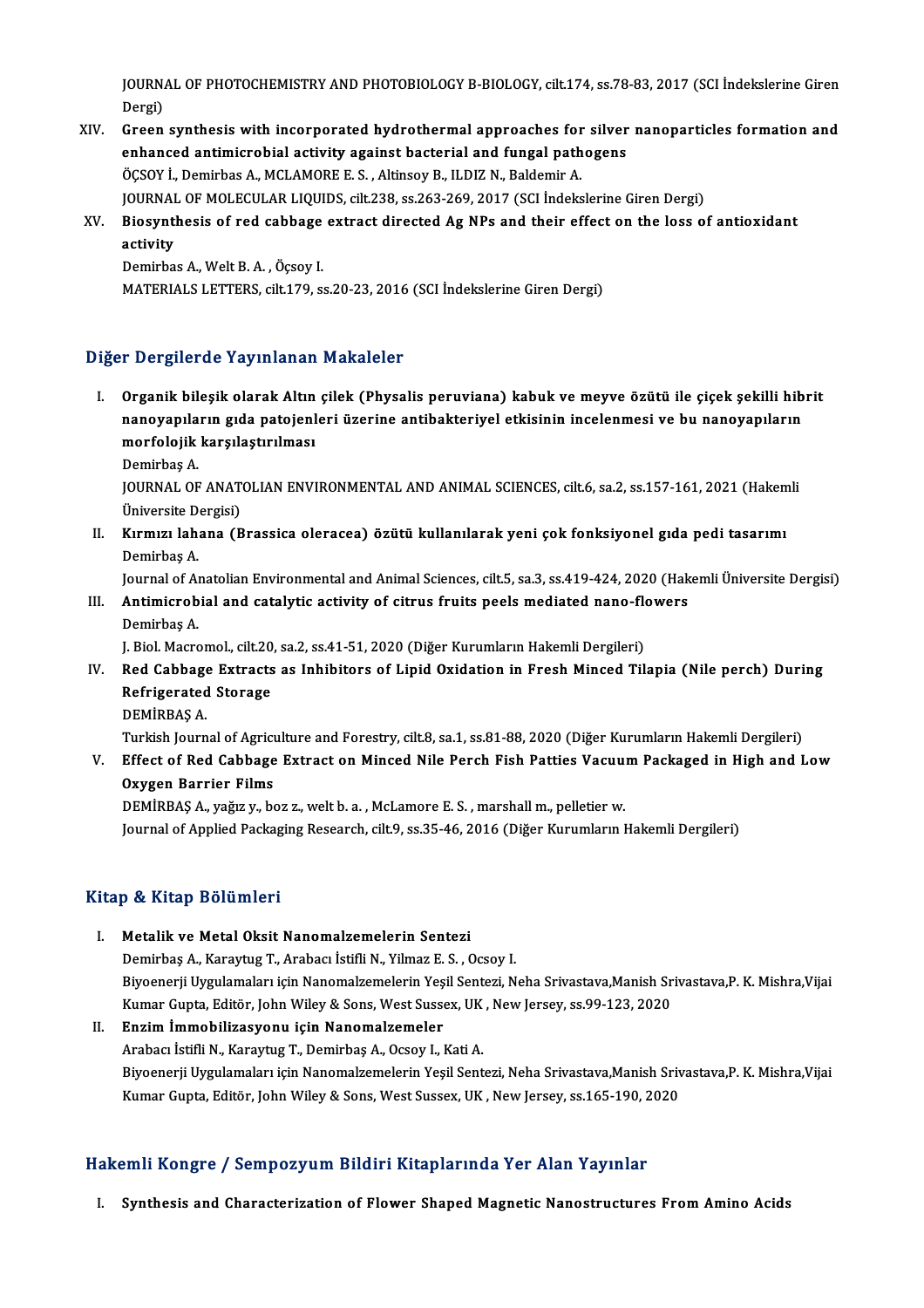# (Glycin and Phenilalanin)<br>DEMIPPAS A, KARSLLP (Glycin and Phenilalar<br>DEMİRBAŞ A., KARSLI B.<br><sup>6th Intornational Zougno</sup>

DEMIRBAŞ A., KARSLI B.

6th International Zeugma Conference on Scientific Researches, Gaziantep, Türkiye, 19 - 20 Haziran 2021, ss.156-<br>160 6th International Zeugma Conference on Scientific Researches, Gaziantep, Türkiye, 19 - 20 Haziran 2<br>160<br>II. Cilek Ekstresinden Tek Basamakta Sentezlenen Gümüş Nanopartiküllerin Antimikrobiyal<br>Özelliklerinin Endedentik Pate

- 160<br>Çilek Ekstresinden Tek Basamakta Sentezlenen Gün<br>Özelliklerinin Endodontik Patojenler Üzerine Etkisi<br><sup>Vilmaz E.</sup> DEMİPRAS A. Celik G. Hdir N. Demirbuga S. Oss Özelliklerinin Endodontik Patojenler Üzerine Etkisi<br>Yilmaz E., DEMİRBAŞ A., Celik C., Ildiz N., Demirbuga S., Ocsoy I. ERDIS2020,Kayseri,Türkiye,26 Şubat -29Mayıs2020, ss.160-161
- III. Preparation of Ag@GO nanocomposite using the Antarctic endemic lichenized fungus Umbilicaria ERDIS 2020, Kayseri, Türkiye, 26 Şubat - 29 Mayıs 2020, ss.160-161<br>Preparation of Ag@GO nanocomposite using the Antarctic endemic<br>antarctica extract and investigation of itsantimicrobial properties. Preparation of Ag@GO nanocomposite using<br>antarctica extract and investigation of itsan<br>HALICI M. G. , KOCA F. D. , ÖÇSOY İ., DEMİRBAŞ A.<br>Nanotechnology and Nanomaterials (NANO 2019 HALICI M. G. , KOCA F. D. , ÖÇSOY İ., DEMİRBAŞ A.<br>Nanotechnology and Nanomaterials (NANO-2019), Lviv, Ukrayna, 27 - 30 Eylül 2019
- IV. Synthesis of Orange Peel Extract Nanoflowers and Its Antimicrobial Properties on Bacterial Fish Nanotechnology and Nanomater<br>Synthesis of Orange Peel Ext<br>Pathogen (Yersinia ruckeri)<br>PEMIPPAS A Synthesis of<br>Pathogen (Y<br>DEMİRBAŞ A.<br>E.th ICNES (In 5 th ICNES (InternationalCongress onNaturalandEngineering Sciences), İstanbul,Türkiye,27 -30Ağustos2019
- DEMİRBAŞ A.<br>5 th ICNES (International Congress on Natural and Engineering Sciences), İstanbul, Türkiye, 27 30 Ağustos<br>7. Biosynthesis of Ag@GO nanocomposite using the colchicine and evaluation of its antimicrobial<br>8. Pro 5 th ICNES (I<br>Biosynthesi<br>properties.<br>DEMIPPAS A Biosynthesis of Ag@GO nanocomposite<br>properties.<br>DEMİRBAŞ A., öçsoy i., Koca F. D. , Halici M. G.<br>Nanoteshnelegy and Nanomaterials (NANO 2 properties.<br>DEMİRBAŞ A., öçsoy i., Koca F. D. , Halici M. G.<br>Nanotechnology and Nanomaterials (NANO-2019), Lviv, Ukrayna, 27 - 30 Ağustos 2019<br>Antimianobial and Penevidase mimiaking Astivity of Nano-flowers Synthosized

DEMİRBAŞ A., öçsoy i., Koca F. D. , Halici M. G.<br>Nanotechnology and Nanomaterials (NANO-2019), Lviv, Ukrayna, 27 - 30 Ağustos 2019<br>VI. Antimicrobial and Peroxidase-mimicking Activity of Nano-flowers Synthesized Using S Nanotechnology and<br>Antimicrobial and<br>and Lemon peels<br>DEMIPPAS A Antimicrobia<br>and Lemon<br>DEMİRBAŞ A.<br>5 th Internatic 5 and Lemon peels<br>19 DEMIRBAŞ A.<br>5 th International Agriculture Congress, İstanbul, Türkiye, 21 - 24 Ağustos 2019

DEMIRBAŞ A.<br>5 th International Agriculture Congress, İstanbul, Türkiye, 21 - 24 Ağustos 2019<br>VII. Synthesis of mannanase hybrid nanocomposite and investigation of its stain removal performance.<br>ÖCSOV İ. YILMAZ V. CİMEN ÖÇSOY İ., YILMAZ V., ÇİMEN B., DEMİRBAŞ A.<br>3nd International Mediterranean Science and Engineering Congress (IMSEC)., 24 - 26 Ekim 2018 Synthesis of mannanase hybrid nanocomposite and investigation of its stain removal p<br>ÖÇSOY İ., YILMAZ V., ÇİMEN B., DEMİRBAŞ A.<br>3nd International Mediterranean Science and Engineering Congress (IMSEC)., 24 - 26 Ekim 2018<br>C

VIII. Çiçek Şekilli Hibrid Nano Yapıların Standard Bitki Moleku"lleri ile Sentezlenmesi ve Antimikrobiyal, 3nd International Mediterranean Science and Engine<br>Çiçek Şekilli Hibrid Nano Yapıların Standard Bi<br>Peroksidaz Benzeri Aktivitelerinin İncelenmesi<br>PEMİPPAS A Çiçek Şekilli<br>Peroksidaz I<br>DEMİRBAŞ A.<br><sup>2</sup>rd Internatio Peroksidaz Benzeri Aktivitelerinin İncelenmesi<br>DEMİRBAŞ A.<br>3rd International Mediterranean Science and Engineering Congress (IMSEC 2018), Adana, Türkiye, 24 - 26 Ekim<br>2018.es 1.E

DEMIRBAŞ A<br>3rd Internati<br>2018, ss.1-5<br>Effect of Bo 3rd International Mediterranean Science and Engineering Congress (IMSEC 2018), Adana, Türkiye, 24 - 26 Ekim<br>2018, ss.1-5<br>IX. Effect of Red Cabbage Extract on Minced Nile Perch Fish Patties Vacuum Packaged in High and Low<br>2

## 2018, ss.1-5<br>Effect of Red Cabbage<br>Oxygen Barrier Films<br>DEMIPPAS A Effect of Rec<br>Oxygen Barr<br>DEMİRBAŞ A.<br>2nd Internatie 0xygen Barrier Films<br>DEMİRBAŞ A.<br>2nd International Mediterranean Science Engineering Congress, Adana, Türkiye, 25 - 27 Ekim 2017, ss.22

DEMİRBAŞ A.<br>2nd International Mediterranean Science Engineering Congress, Adana, Türkiye, 25 - 27 Ekim 2017, ss.22<br>2. Green Synthesis of Ag NPs Using Extract of Red Cabbage (Brassica oleracea var. capitata) and<br>3. TheirEff 2nd International Mediterranean Scienc<br>Green Synthesis of Ag NPs Using Ex<br>TheirEffect on Antioxidant Activity Green Synthesis of Ag NPs Usin<br>TheirEffect on Antioxidant Acti<br>DEMİRBAŞ A., ÖÇSOY İ., WELT B. A.<br>NANOTP 12.12th Nanossianse and TheirEffect on Antioxidant Activity<br>DEMİRBAŞ A., ÖÇSOY İ., WELT B. A.<br>NANOTR-13 13th Nanoscience and Nanotechnology Conference, 22 Ekim 2017 - 25 Ocak 2018

XI. Green synthesis of Silver Nanoparticles using Berries ((Strawberry (Fragariavesca), Raspberry NANOTR-13 13th Nanoscience and Nanotechnology Conference, 22 Ekim 2017 - 25 Ocak 2018<br>Green synthesis of Silver Nanoparticles using Berries ((Strawberry (Fragariavesca), Raspbe<br>(Rubusidaeus), Blackberry (Rubusfruticosus)) Green synth<br>(Rubusidaeu<br>DEMİRBAŞ A. (Rubusidaeus), Blackberry (Rubusfruticosus)) and evaluation of their antimicrobial activity<br>DEMİRBAŞ A.<br>2nd International Mediterranean Science Engineering Congress, Adana, Türkiye, 25 - 27 Ekim 2017, ss.21<br>Metricaria sham

DEMIRBAŞ A.<br>2nd International Mediterranean Science Engineering Congress, Adana, Türkiye, 25 - 27 Ekim 2017, ss.21<br>20 Natricaria chamomilla extract mediated synthesis of silver nanoparticle and its antibacterial activity<br>2 2nd International Mediterranean Science Engineering Cong<br>Matricaria chamomilla extract mediated synthesis of<br>DEMİRBAŞ A., DOĞRU E., ALTINSOY B., DUMAN F., ÖÇSOY İ.<br>INESEC 2017INTERNATIONAL ENCINERING CONEERENGE Matricaria chamomilla extract mediated synthesis of silver nanoparticle an<br>DEMIRBAŞ A., DOĞRU E., ALTINSOY B., DUMAN F., ÖÇSOY İ.<br>INESEC 2017INTERNATIONAL ENGINERING CONFERENCE (IEC), 19 - 21 Ekim 2017<br>DETERMINATION OF QUA DEMIRBAȘ A., DOĞRU E., ALTINSOY B., DUMAN F., ÖÇSOY İ.<br>INESEC 2017INTERNATIONAL ENGINERING CONFERENCE (IEC), 19 - 21 Ekim 2017<br>XIII. DETERMINATION OF QUALITY AND SHELF-LIFE EXTENSION OF REFRIGERATED MINCED TILAPIA

INESEC 2017INTERNATIONAL ENGINERING CONFERENCE (IEC), 19 - 21 Ekim 20<br>DETERMINATION OF QUALITY AND SHELF-LIFE EXTENSION OF REFRIGI<br>(NILE PERCH) USING RED CABBAGE (BRASSICA OLERACEA) EXTRACTS<br>DEMIPRAS A WELT B A Marsball M DETERMINATION OF QUALITY AN<mark>I</mark><br>(NILE PERCH) USING RED CABBA<br>DEMİRBAŞ A., WELT B. A. , Marshall M.<br>INESEC 2017INTERNATIONAL ENCINE (NILE PERCH) USING RED CABBAGE (BRASSICA OLERACEA) EXTRACTS<br>DEMIRBAŞ A., WELT B. A., Marshall M.<br>INESEC 2017INTERNATIONAL ENGINERING CONFERENCE (IEC), 19 - 21 Ekim 2017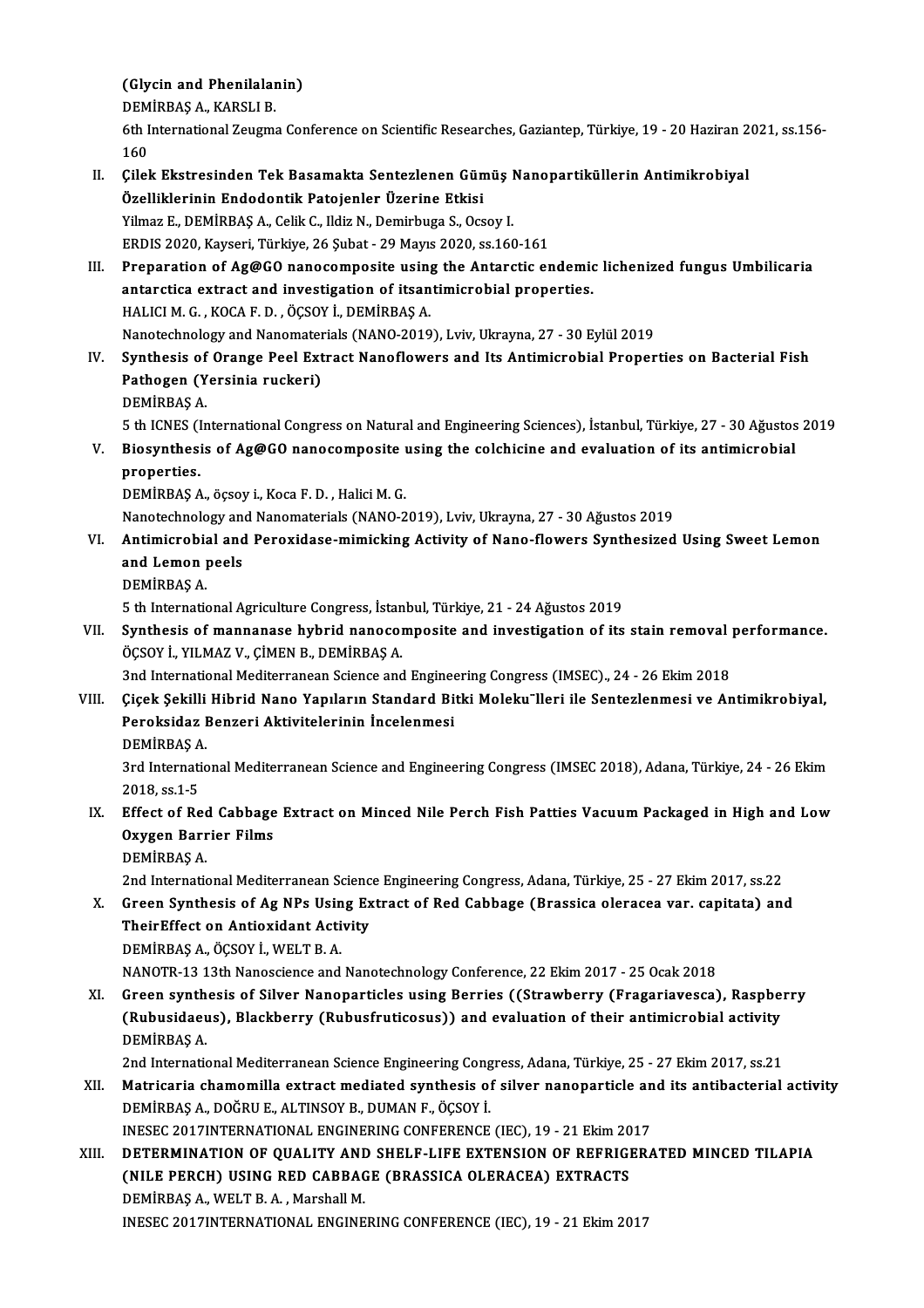#### Diğer Yayınlar

Iger Yayınlar<br>I. Red Cabbage Extract as a Natural Antioxidant with Application to Packaged Fresh Tilapia and<br>Enhancement of Silver and Iren Nanoparticles r ruymmar<br>Red Cabbage Extract as a Natural Antioxidant<br>Enhancement of Silver and Iron Nanoparticles<br>DEMiPPAS A DEMİRBAŞ A.<br>Diğer, ss. 1-99, 2016 Enhancement of Silver and Iron Nanoparticles

#### Desteklenen Projeler

DEMİRBAŞ A., KARSLI B., Yükseköğretim Kurumları Destekli Proje, Liocarcinus depurator kullanılarak metalik D OOCONNONG IT TOJOSOT<br>DEMİRBAŞ A., KARSLI B., Yükseköğretim Kurumları Destekli Proje, Liocarcinus depurator kullanılarak metalik<br>Dovam Ediyor DEMIRBAŞ A.,<br>nanokompozitl<br>Devam Ediyor<br>DEMİPPAS A

Devam Ediyor<br>DEMİRBAŞ A., ÖÇSOY İ., KARSLI B., Yükseköğretim Kurumları Destekli Proje, Aminoasitlerden (Glisin, Fenilalanin) çiçek Devam Ediyor<br>DEMİRBAŞ A., ÖÇSOY İ., KARSLI B., Yükseköğretim Kurumları Destekli Proje, Aminoasitlerden (Glisin, Fenilalanin<br>şekilli manyetik nanoyapıların sentezlenmesi katalitik aktivitesinin ve endüstriyel boyaların gide DEMİRBAŞ A., ÖÇSOY İ., KARSLI B., Yükseköğr<br>şekilli manyetik nanoyapıların sentezlenmesi l<br>kullanılabilirliğinin araştırılması, 2020 - 2021<br>Demirbas A. Oral M. Baytasoğlu H., TÜBİTAK şekilli manyetik nanoyapıların sentezlenmesi katalitik aktivitesinin ve endüstriyel boyaların gide<br>kullanılabilirliğinin araştırılması, 2020 - 2021<br>Demirbaş A., Oral M., Baytaşoğlu H., TÜBİTAK Projesi, Temiz Deniz, Temiz D

kullanılabilirliğinin araştırılması, 2020 - 2021<br>Demirbaş A., Oral M., Baytaşoğlu H., TÜBİTAK Projesi, Temiz Deniz, Temiz Dünya!, 2019 - 2020<br>DEMİRBAŞ A., KAÇAR Z. Z. , Yükseköğretim Kurumları Destekli Proje, Kırmızı lahan Demirbaş A., Oral M., Baytaşoğlu H., TÜBİTAK Projesi, Temiz Deniz, Temiz Dünya!, 2019 - 2020<br>DEMİRBAŞ A., KAÇAR Z. Z. , Yükseköğretim Kurumları Destekli Proje, Kırmızı lahana Brassica oleracea var capita<br>ekstraktı kullanıl DEMİRBAŞ A., KAÇAR Z. Z. , Yükseköğretim Kurumları Destekli Proje, Kırmızı lahana Brassica oleracea var capitata L<br>ekstraktı kullanılarak metalik çiçek şekilli hibrid nano yapıların sentezlenmesi mikrobiyal katalitik aktiv ekstraktı kullanılarak metalik çiçek şekilli hibrid nano yapıların sentezlenmesi mikrobiyal katalitik aktivitelerinin<br>incelenmesi ve bu yapıların pH indikatör fonksiyonu yüklenmiş absorban pede uygulanması, 2018 - 2020<br>DEM incelenmesi ve bu yapıların pH indikatör fonksiyonu yüklenmiş absorban pede uygulanması, 2018 - 2020<br>DEMİRBAŞ A., ER A., KAÇAR Z. Z. , Yükseköğretim Kurumları Destekli Proje, Çiçek şekilli hibrid nano yapıların standa<br>bitk DEMİI<br>bitki n<br>2018 2018<br>Patent

**Patent**<br>Demirbaş A., ÇOK FONKSİYONLU BİR GIDA PEDİ, Patent, BÖLÜM A İnsan İhtiyaçları, Buluşun Tescil No: 2020/16794 ,<br>Standart Tescil, 2022 r acorre<br>Demirbaş A., ÇOK FON<br>Standart Tescil, 2022<br>Demirbaş A., Zengin b Demirbaş A., ÇOK FONKSİYONLU BİR GIDA PEDİ, Patent, BÖLÜM A İnsan İhtiyaçları, Buluşun Tescil No: 2020/16794 ,<br>Standart Tescil, 2022<br>Demirbaş A., Zengin besin içerigine sahip bir balkabagı pestili., Faydalı Model, BÖLÜM A

Standart Tescil, 2022<br>Demirbaş A., Zengin besin içerigine sahip bir balkabagı pestili., Faydalı Model, BÖLÜM A İnsan İhtiyaçları, Buluşun Tescil<br>No: TR 2019 09465 Y , Standart Tescil, 2021

#### Kongre ve SempozyumKatılımı Faaliyetleri

Nanotechnology and Nanomaterials (NANO 2019), Katılımcı, Ukrayna, 2019 5 th ICNES (International Congress on Natural and Engineering Sciences), Katılımcı, Türkiye, 2019 Nanotechnology and Nanomaterials (NANO 2019), Katılımcı, Ukrayna, 2019<br>5 th ICNES (International Congress on Natural and Engineering Sciences), Katılımcı, Türkiye, 2019<br>3rd International Mediterranean Science and Engineeri 5 th ICNES (International Congress on Natura<br>3rd International Mediterranean Science and<br>NanoTR 13, Katılımcı, Antalya, Türkiye, 2017<br>The International Engineering Conference (II 3rd International Mediterranean Science and Engineering Congress (IMSEC 20)<br>NanoTR 13, Katılımcı, Antalya, Türkiye, 2017<br>The International Engineering Conference (IEC 2017), Katılımcı, Türkiye, 2017<br>2nd International Medit NanoTR 13, Katılımcı, Antalya, Türkiye, 2017<br>The International Engineering Conference (IEC 2017), Katılımcı, Türkiye, 2017<br>2nd International Mediterranean Science and Engineering Congress (IMSEC 2017)., Katılımcı, Adana, T Institute of Food Technologists (IFT 2016), Katılımcı, Illinois, Amerika Birleşik Devletleri, 2016

#### Atıflar

ToplamAtıf Sayısı (WOS):318 h-indeksi (WOS):9

#### Burslar